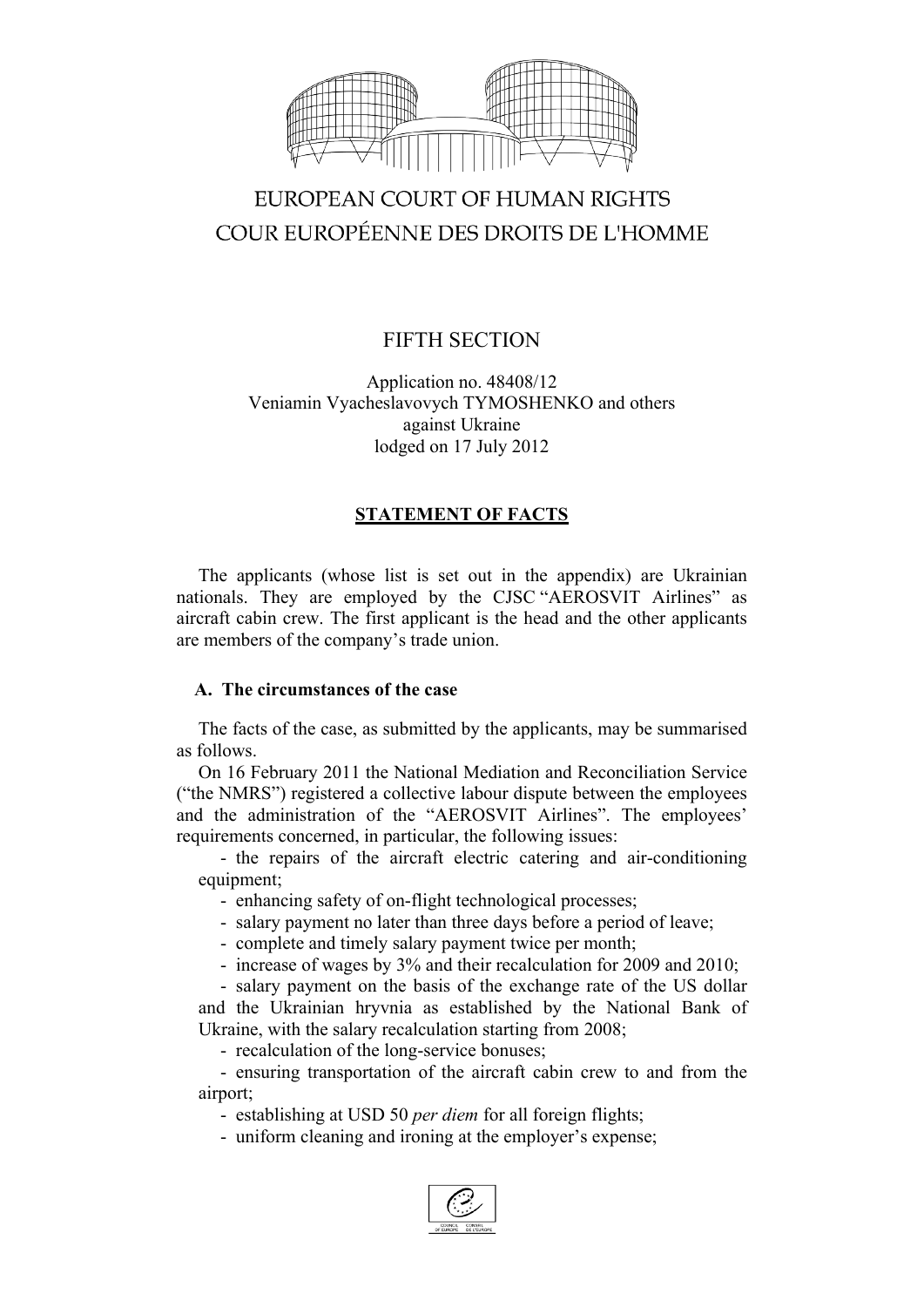- allocation of at least 0.3% of the salary budget for cultural and sport events;

- granting the employees a bonus of 3.23% from the 2008 profits; and

- inflation adjustment of the salary following its delayed payment, starting from December 2008.

On 16 March and 12 April 2011 the NMRS deregistered some of the employees' requirements as resolved, with reference to decisions of the reconciliation commissions of 28 February, 10 and 30 March 2011 (not presently in the case file).

On 27 May 2011 the NMRS Labour Arbitration Court delivered its decision on the employees' remaining requirements, following a hearing with the participation of representatives of both parties. It recognised most of the requirements as legitimate and directed the employer to comply with them.

As this did not happen, the "AEROSVIT Airlines" aircraft cabin crew, including the applicants, decided to resort to a strike.

On 9 September 2011 the general meeting of the "AEROSVIT Airlines" employees announced a strike of 150 aircraft cabin crew members (scheduled for 28 September 2011) seeking resolution of the labour dispute. It specified that during the strike all foreign flights started prior to its beginning would be completed. The meeting appointed a strike committee and vested it with the necessary representative and organisational powers.

By 12 September 2011 the strike committee notified the following authorities about the decision to hold a strike: the employer, the National Mediation and Reconciliation Service, the Infrastructure Ministry, the State Aviation Administration, the Social Policy Ministry, the State Labour Inspection, the Parliament's Ombudsman, as well as a number of other institutions and organisations.

On 28 September 2011 the administration of the "AEROSVIT Airlines" instituted judicial proceedings against the strike committee to have the strike declared unlawful.

On 29 September 2011 the Boryspil City Court ("the Boryspil Court") prohibited the strike committee to hold the strike as an interim measure pending the adjudication of the employer's claim.

On 6 October 2011 the Boryspil Court found the strike unlawful and banned it. The court relied on Section 18 of the Transportation Act prohibiting strikes at transport enterprises if they affect passenger carriages. It noted that the "AEROSVIT Airlines" was an important passenger carrier with over eighty international flights in thirty-three counties. Furthermore, given that one of the major tasks of the aircraft cabin crew was ensuring the safety of passengers, the court considered applicable Section 24 of the Resolution of Labour Disputes Act prohibiting strikes if they would endanger human life or health. It also made a general reference to Article 44 of the Constitution.

The applicants, together with other trade union members, appealed.

On 22 November and 19 December 2011 the Kyiv Regional Court of Appeal and the Higher Specialised Court for Civil and Criminal Matters, respectively, upheld the judgment of 6 October 2011.

On 20 January 2012 the final ruling of the Specialised Court was served on the applicants.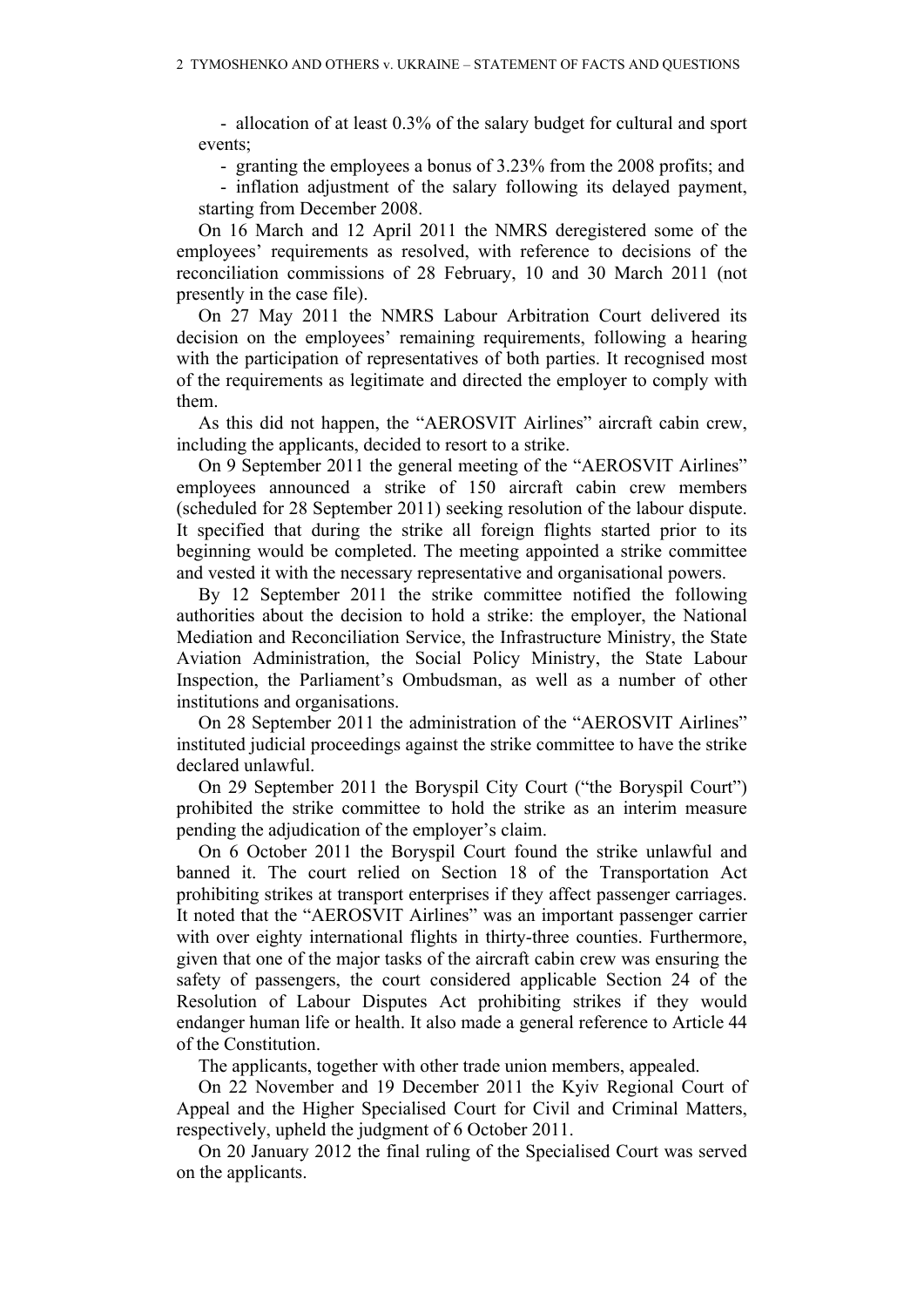### **B. Relevant domestic law and practice**

#### *1. Constitution of Ukraine (1996)*

### **Article 44.**

"Employees have the right to strike in order to protect their economic and social interests.

The procedure for exercising the right to strike shall be established by law, taking into account the need to ensure national security, the protection of health, and the rights and freedoms of other persons.

No one shall be forced to participate or to not participate in a strike.

A strike may only be prohibited on the basis of law."

*2. Transport Act (1994)*

#### **Section 18. Strikes at transport enterprises.**

"Cessation of work (strike) at transport enterprises may take place if the enterprise administration fails to comply with tariff agreements, except in cases where transportation of passengers or servicing continuous flow production are concerned, as well as where a strike endangers human life or health."

*3. Resolution of Labour Disputes (Conflicts) Act (1998)*

#### **Section 3. Parties to a collective labour dispute**

"Parties to a collective labour dispute are:

at an occupational level – employees (certain categories of employees) ... or a trade union, or another organisation authorised by employees [to represent their interests] and the owner of an enterprise ... or [the employer's] representative. ...

A body authorised by employees to represent [their interests] shall be the only authorised representative of employees during the time such a dispute exists. ..."

#### **Section 17. Strike**

"A strike is a temporary, collective and voluntary cessation of work by employees (non-appearance at work, breach of labour duties) ... with the aim of resolution of a collective labour dispute.

Striking shall be an extreme means of resolution of a collective labour dispute (when all other possibilities [of such resolution] have been exhausted) if [the employer] refuses to allow the claims of employees or of a body authorised by them, or of a trade union, or of an association of trade unions or of a body authorised by them."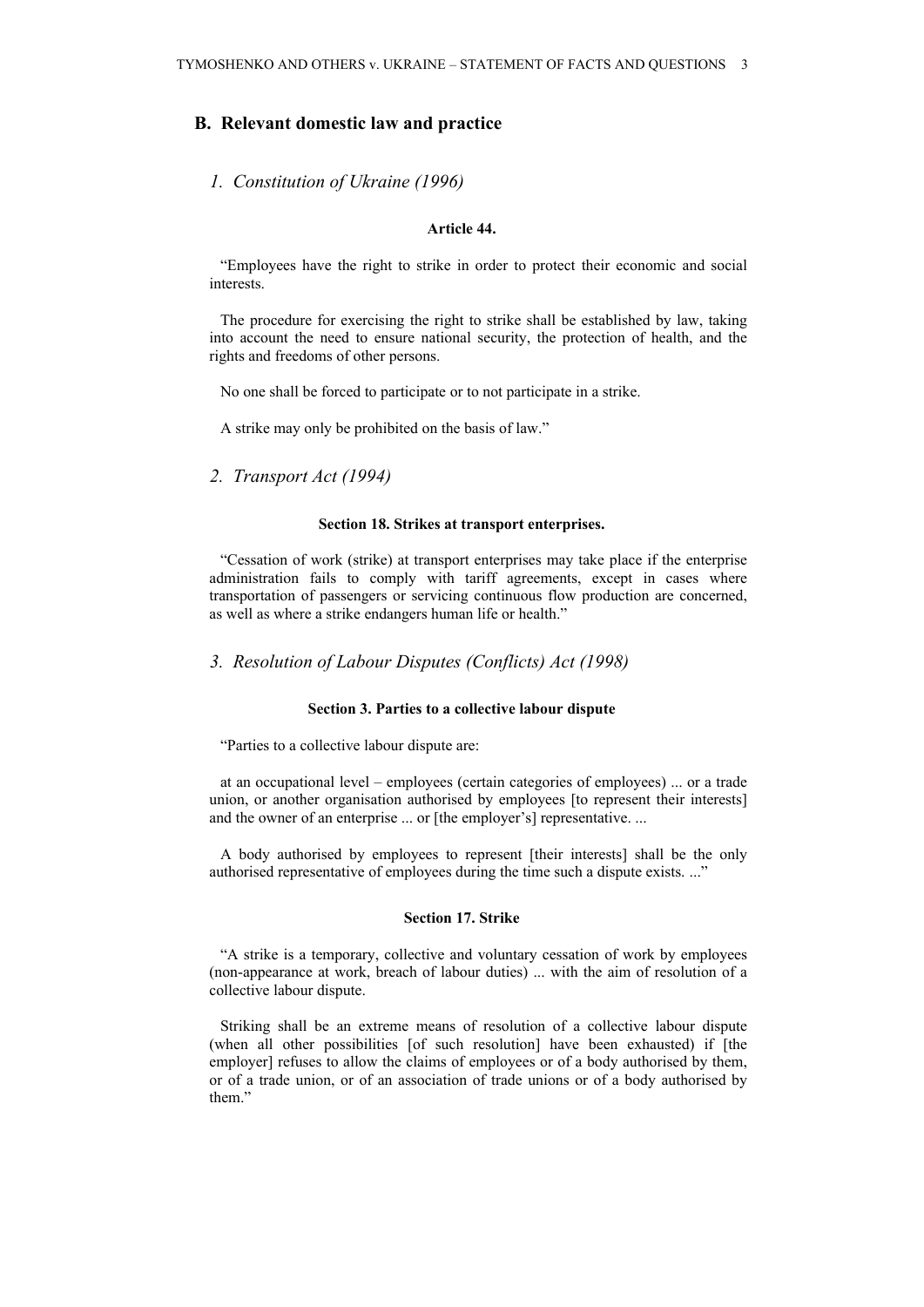#### **Section 18. The right to strike**

"Pursuant to Article 44 of the Constitution of Ukraine employees have the right to strike in order to protect their economic and social interests.

The procedure for exercising the right to strike is established by this Act.

A strike may be commenced if conciliatory procedures have not led to the settlement of a collective labour dispute or if [the employer] avoids conciliatory procedures or does not comply with an agreement reached in the course of the resolution of a collective labour dispute. ...'

#### **Section 24. Cases in which it is prohibited to strike**

"Striking shall be prohibited if the cessation of work by employees endangers human life or health or the environment, or if it hinders prevention of a natural disaster, an accident, a catastrophe, an epidemic or an epizootic, or impedes rectification of their consequences.

Employees (with the exception of technical and maintenance personnel) of prosecution authorities, courts, military forces, state authorities, security and lawenforcement bodies shall be banned from striking. ...

#### **PART V. FINAL PROVISIONS.**

...

3. Until other laws and bylaws are brought into compliance with this Act, they shall apply so far as they do not contradict it.

4. The Cabinet of Ministers of Ukraine shall submit proposals for bringing other laws and bylaws in compliance with this Act within three months. ..."

# **C. Relevant international law and practice**

### *1. International Covenant on Economic, Social and Cultural Rights (1966)*

Article 8 § 1 of the Covenant reads as follows:

"1. The States Parties to the present Convention undertake to ensure:

(a) The right of everyone to form trade unions and join the trade union of his choice, subject only to the rules of the organisation concerned, for the promotion and protection of his economic and social interests. No restrictions may be placed on the exercise of this right other than those prescribed by law and which are necessary in a democratic society in the interests of national security or public order or for the protection of the rights and freedoms of others;

(b) The right of trade unions to establish national federations or confederations and the right of the latter to form or join international trade union organisations;

(c) The right of trade unions to function freely subject to no limitations other than those prescribed by law and which are necessary in a democratic society in the interests of national security or public order or for the protection of the rights and freedoms of others;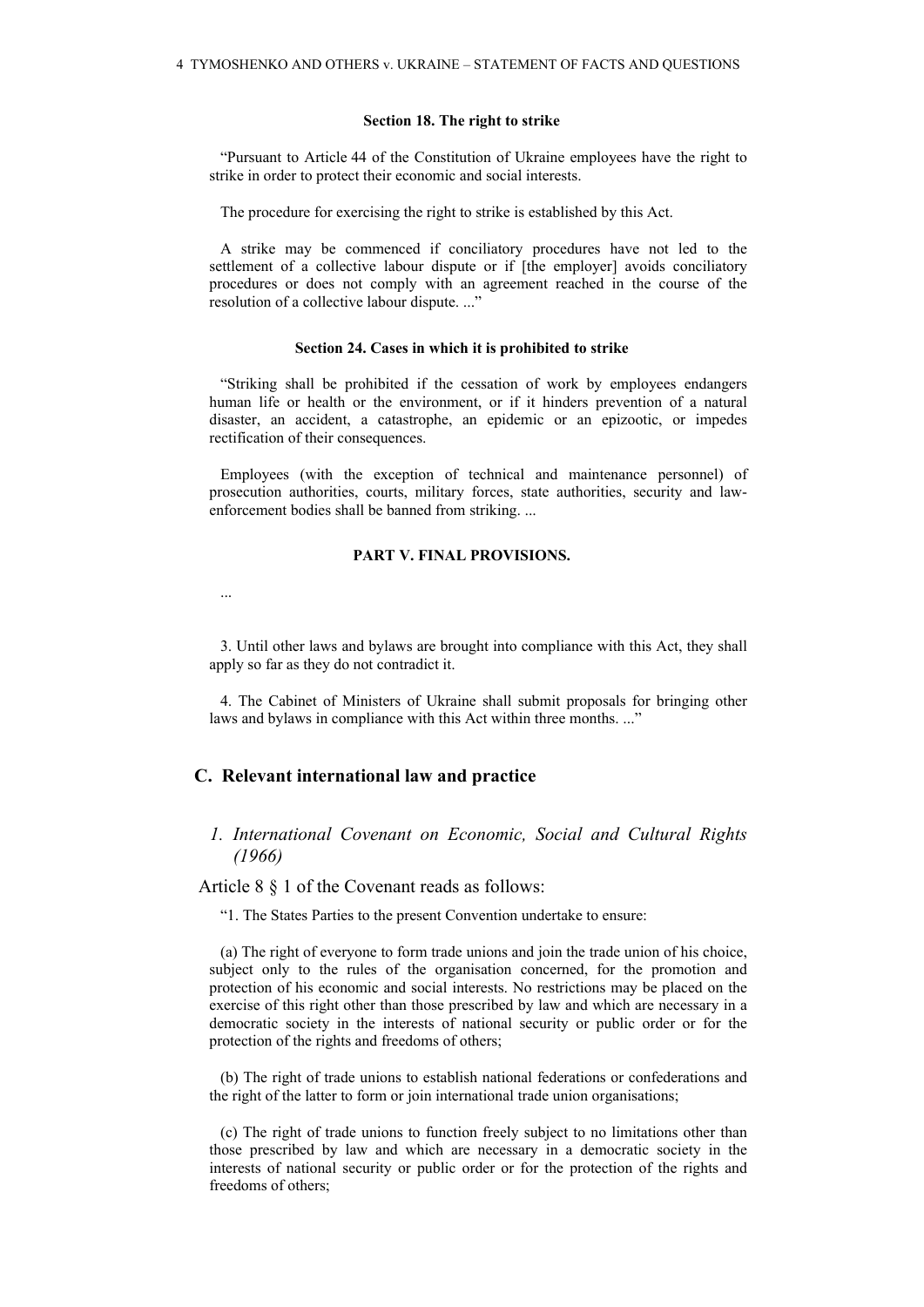(d) The right to strike, provided that it is exercised in conformity with the laws of the particular country."

### *2. ILO principles concerning the right to strike*

The pertinent principles of the International Labour Organisation (ILO) are summarised in its publication *"ILO Principles Concerning the Right to Strike"*, first published in the International Labour Review, Vol. 137 (1998), No. 4, with further edition in 2000. The relevant extracts read as follows:

#### **Introduction.**

"... Two resolutions of the International Labour Conference itself – which provide guidelines for ILO policy – in one way or another emphasized recognition of the right to strike in member States. The "Resolution concerning the Abolition of Anti-Trade Union Legislation in the States Members of the International Labour Organisation", adopted in 1957, called for the adoption of "laws ... ensuring the effective and unrestricted exercise of trade union rights, including the right to strike, by the workers " (ILO, 1957, p. 783). Similarly, the "Resolution concerning Trade Union Rights and Their Relation to Civil Liberties", adopted in 1970, invited the Governing Body to instruct the Director-General to take action in a number of ways "with a view to considering further action to ensure full and universal respect for trade union rights in their broadest sense", with particular attention to be paid, inter alia, to the "right to strike" (ILO, 1970, pp. 735-736). The right to strike has also been affirmed in various resolutions of the ILO's regional conferences and industrial committees, as well as by other international bodies (see *Hodges-Aeberhard and Odero*, 1987, pp. 543 and 545). ...

#### **1. General issues.**

#### *The basic principle of the right to strike.*

"From its very earliest days, during its second meeting, in 1952, the Committee on Freedom of Association declared strike action to be a right and laid down the basic principle underlying this right, from which all others to some extent derive, and which recognizes the right to strike to be one of the principal means by which workers and their associations may legitimately promote and defend their economic and social interests (ILO, 1996d, paras. 473-475). Over the years, in line with this principle, the Committee on Freedom of Association has recognized that strike action is a right and not simply a social act, and has also:

1. made it clear it is a right which workers and their organizations (trade unions, federations and confederations) are entitled to enjoy ...;

2. reduced the number of categories of workers who may be deprived of this right, as well as the legal restrictions on its exercise, which should not be excessive;

3. linked the exercise of the right to strike to the objective of promoting and defending the economic and social interests of workers ...;

4. stated that the legitimate exercise of the right to strike should not entail prejudicial penalties of any sort, which would imply acts of anti-union discrimination.

These views expressed by the Committee on Freedom of Association coincide in substance with those of the Committee of Experts. ...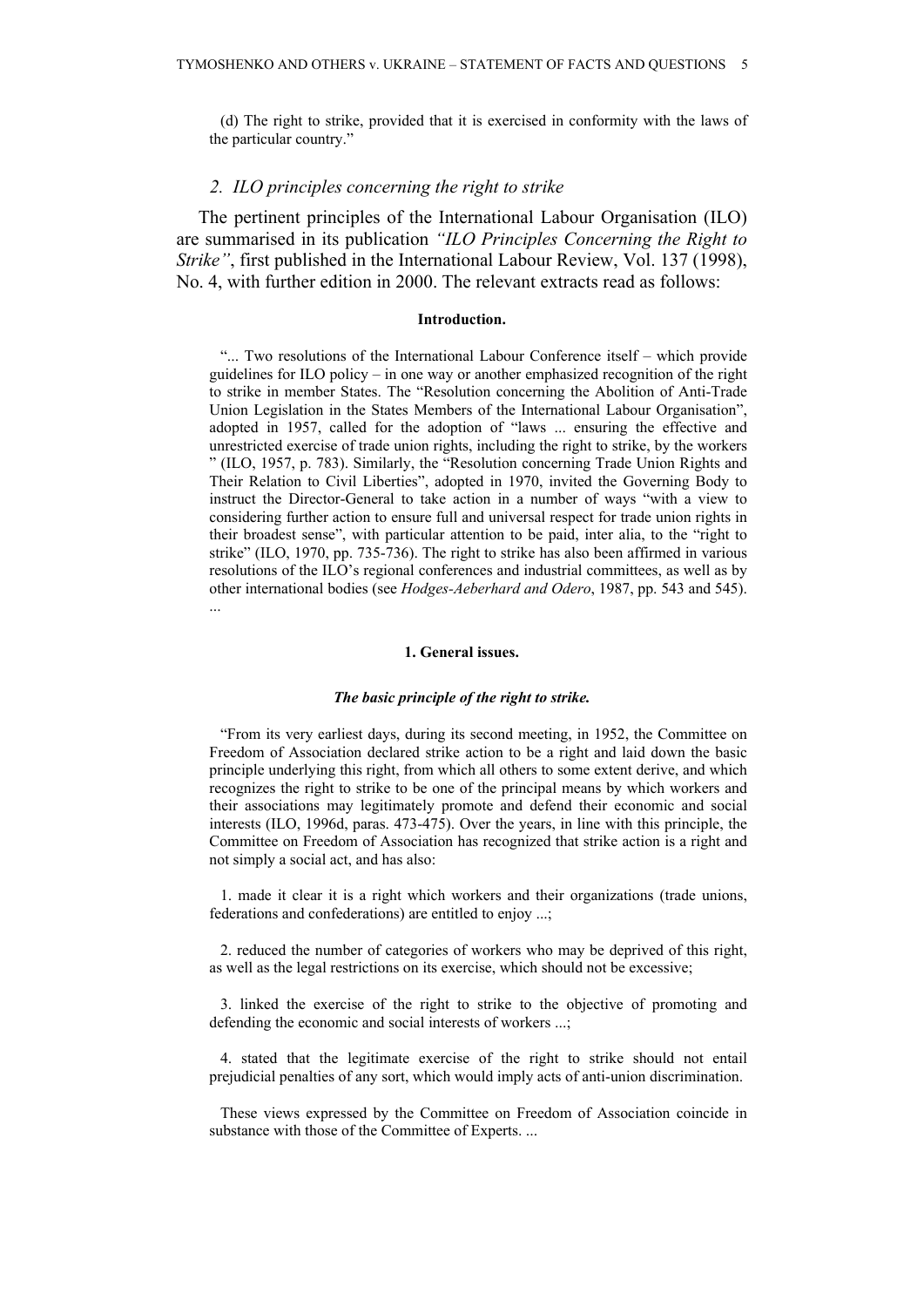#### **3. Workers who enjoy the right to strike and those who are excluded.**

It should be noted, first and foremost, that Article 9 of Convention No. 87 states that "the extent to which the guarantees provided for in this Convention shall apply to the armed forces and the police shall be determined by national laws or regulations" (ILO, 1996a, p. 528). As a result, the Committee on Freedom of Association has refused to find an objection to legislations which deny the right to strike to such groups of workers.

Since the Committee on Freedom of Association first laid down its earliest principles on the subject of strikes, and given that strike action is one of the fundamental means for rendering effective the right of workers' organizations "to organize their ... activities" (Article 3 of Convention No. 87), the Committee has chosen to recognize a general right to strike, with the sole possible exceptions being those which may be imposed for public servants and workers in essential services in the strict sense of the term. Obviously, the Committee on Freedom of Association also accepts the prohibition of strikes in the event of an acute national emergency (ILO, 1996d, para. 527). ...

#### *Essential services in the strict sense of the term*

Over time, the supervisory bodies of the ILO have brought greater precision to the concept of essential services in the strict sense of the term (for which strike action may be prohibited). In 1983, the Committee of Experts defined such services as those "the interruption of which would endanger the life, personal safety or health of the whole or part of the population" (ILO, 1983b, para. 214). This definition was adopted by the Committee on Freedom of Association shortly afterwards.

Clearly, what is meant by essential services in the strict sense of the term "depends to a large extent on the particular circumstances prevailing in a country"; likewise, there can be no doubt that "a non-essential service may become essential if a strike lasts beyond a certain time or extends beyond a certain scope, thus endangering the life, personal safety or health of the whole or part of the population" (ILO, 1996d, para. 541). The Committee on Freedom of Association has none the less given its opinion in a general manner on the essential or non-essential nature of a series of specific services.

Thus, the Committee has considered to be essential services in the strict sense, where the right to strike may be subject to major restrictions or even prohibitions, to be: the hospital sector; electricity services; water supply services; the telephone service; air traffic control (ibid., para. 544).

In contrast, the Committee has considered that, in general the following do not constitute essential services in the strict sense of the term, and therefore the prohibition to strike does not pertain (ibid., para 545):

• radio and television; • the petroleum sector; • ports (loading and unloading); • banking; • computer services for the collection of excise duties and taxes; • department stores; • pleasure parks; • the metal sector; • the mining sector; • transport generally; • refrigeration enterprises; • hotel services; • construction; • automobile manufacturing; • aircraft repairs; • agricultural activities; • the supply and distribution of foodstuffs; • the Mint; • the government printing service; • the state alcohol, salt and tobacco monopolies; • the education sector; • metropolitan transport; • postal services.

These few examples do not represent an exhaustive list of essential services. The Committee has not mentioned more services because its opinion is dependent on the nature of the specific situations and on the context which it has to examine and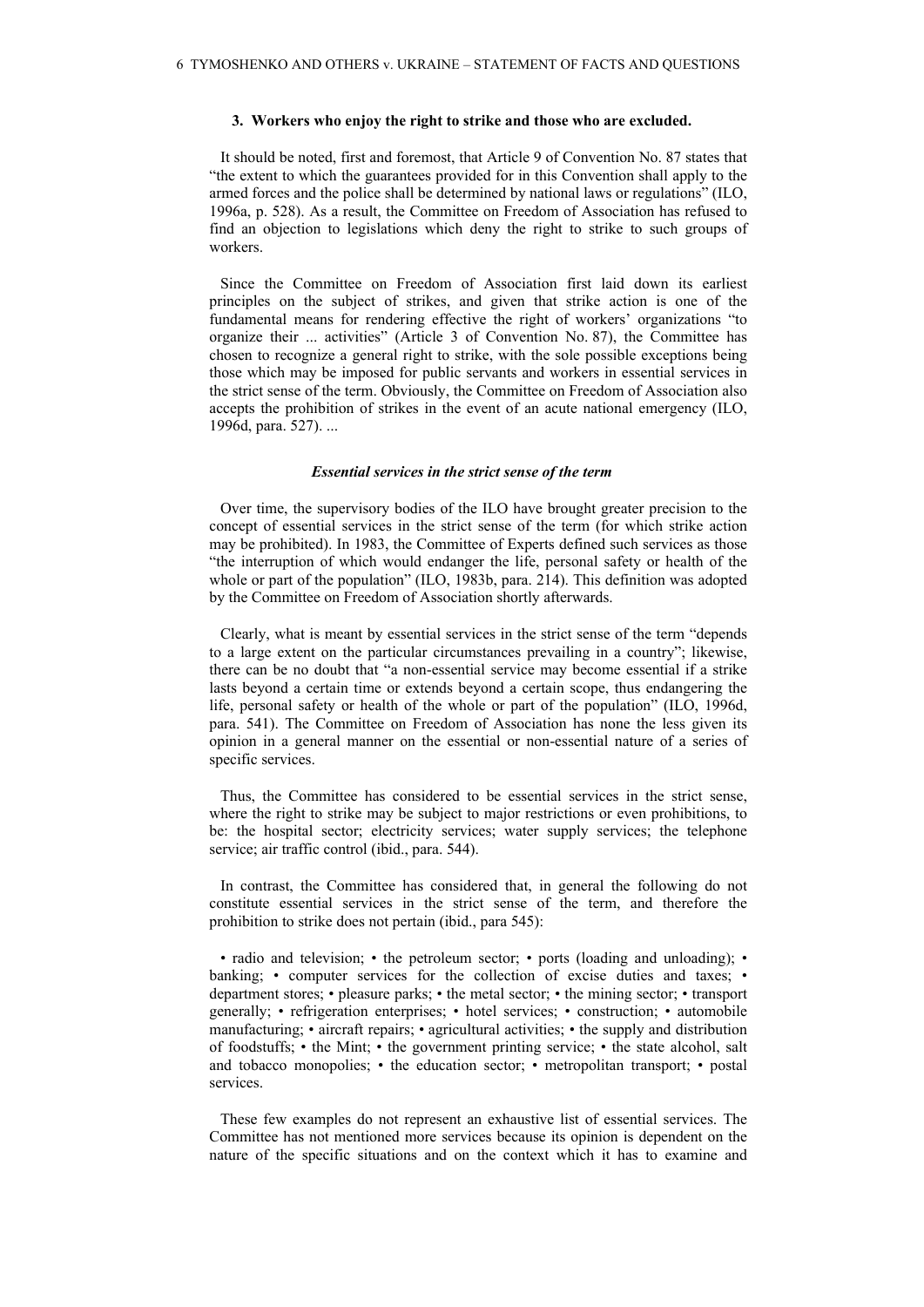because complaints are rarely submitted regarding the prohibition of strikes in essential services.

Obviously, the Committee on Freedom of Association's list of non-essential services is not exhaustive.

Attention should in all events be drawn to the fact that, in examining a complaint which did not involve an essential service, the Committee maintained that the possible long-term serious consequences for the national economy of a strike did not justify its prohibition (ILO, 1984b, 234th Report, para. 190).

Furthermore, pursuant to its examination of particular national legislations, the Committee on Freedom of Association has recommended that amendments should be introduced in order to prohibit only strikes in the essential services in the strict sense of the term, particularly when the authorities have held discretionary powers to extend the list of essential services (ILO, 1984a, 233<sup>rd</sup> Report, paras. 668 and 669).

The Committee of Experts, for its part, has stated the following:

"Numerous countries have provisions prohibiting or limiting strikes in essential services, a concept which varies from one national legislation to another. They may range from merely a relatively short limitative enumeration to a long list which is included in the law itself. Sometimes the law includes definitions, from the most restrictive to the most general kind, covering all activities which the government may consider appropriate to include or strikes which it deems detrimental to public order, the general interest or economic development. In extreme cases, the legislation provides that a mere statement to this effect by the authorities suffices to justify the essential nature of the service. The principle whereby the right to strike may be limited or even prohibited in essential services would lose all meaning if national legislation defined these services in too broad a manner. As an exception to the general principle of the right to strike, the essential services in which this principle may be entirely or partly waived should be defined restrictively: the Committee therefore considers that essential services are only those the interruption of which would endanger the life, personal safety or health of the whole or part of the population.

Furthermore, it is of the opinion that it would not be desirable – or even possible to attempt to draw up a complete and fixed list of services which can be considered as essential.

While recalling the fundamental importance which it attaches to the universal nature of standards, the Committee considers that account must be taken of the special circumstances existing in the various member States, since the interruption of certain services which in some countries might at worst cause economic hardship could prove disastrous in other countries and rapidly lead to conditions which might endanger the life, personal safety and health of the population. A strike in the port or maritime transport services, for example, might more rapidly cause serious disruptions for an island which is heavily dependent on such services to provide basic supplies to its population than it would for a country on a continent. Furthermore, a non-essential service in the strict sense of the term may become essential if the strike affecting it exceeds a certain duration or extent so that the life, personal safety or health of the population are endangered (for example, in household refuse collection services). In order to avoid damages which are irreversible or out of all proportion to the occupational interests of the parties to the dispute, as well as damages to third parties, namely the users or consumers who suffer the economic effects of collective disputes, the authorities could establish a system of minimum service in other services which are of public utility ("services d'utilité publique") rather than impose an outright ban on strikes, which should be limited to essential services in the strict sense of the term (ILO, 1994a, paras. 159 and 160)."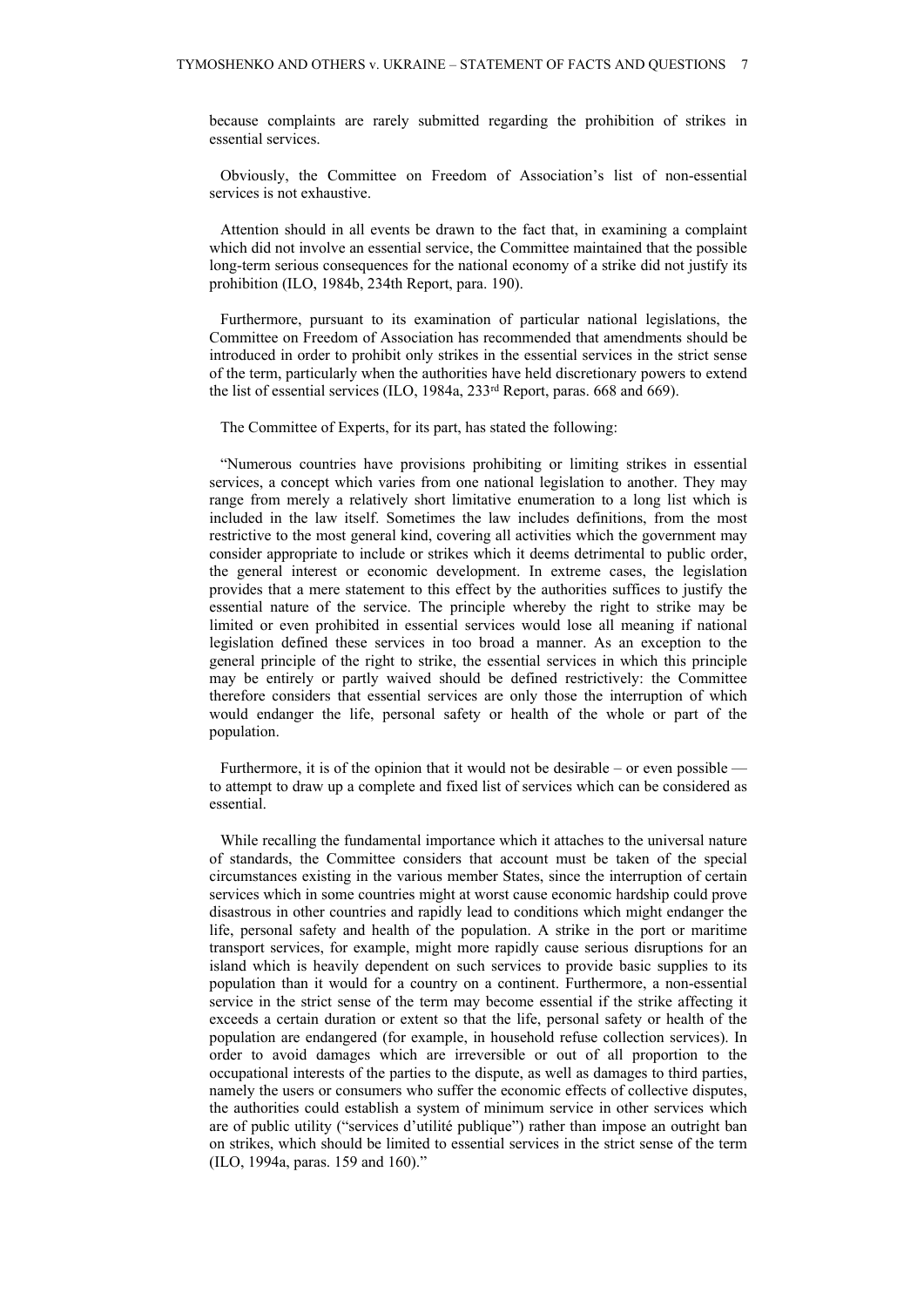#### *Terminological clarification regarding the concept of essential service and minimum service*

... it would be useful to clarify particular terminological points, since a full understanding of the supervisory bodies' principles regarding the so-called essential services may otherwise not be assured. In some countries, the concept of essential services is used in legislation to refer to services in which strikes are not prohibited but where a minimum operational service may be required; in other countries, the idea of essential services is used to justify substantial restrictions, and even prohibition of strike action. When formulating their principles, the ILO supervisory bodies define the expression "essential services" in the latter sense. They also employ an intermediate concept, between essential services (where strikes may be prohibited) and nonessential services (where they may not be prohibited), which is that of services of "fundamental importance" (Committee on Freedom of Association terminology) or of "public utility" (Committee of Experts terminology), where the ILO supervisory bodies consider that strikes may not be banned but a system of minimum service may be imposed for the operation of the undertaking or institution in question. In this regard, the Committee of Experts has stated that, because of the diversity of terms used in national legislation and texts on the subject, some confusion has sometimes arisen between the concepts of minimum service and essential services; they must therefore be defined very clearly.

When the Committee of Experts uses the expression "essential services" it refers only to essential services in the strict sense of the term (i.e. those the interruption of which would endanger the life, personal safety or health of the whole or part of the population), in which restrictions or even a prohibition may be justified, accompanied, however, by compensatory guarantees. Nevertheless, a "minimum service" "would be appropriate in situations in which a substantial restriction or total prohibition of strike action would not appear to be justified and where, without calling into question the right to strike of the large majority of workers, one might consider ensuring that users' basic needs are met and that facilities operate safely or without interruption" (ibid., para. 162). Specifically, the Committee considers this type of minimum service might be established in services of public utility (ibid., para. 179). Indeed, "nothing prevents authorities, if they consider that such a solution is more appropriate to national conditions, from establishing only a minimum service in sectors considered as 'essential' by the supervisory bodies according to the criteria set forth above, which justify wider restrictions to or even a prohibition of strikes" (ibid., para. 162). ...'

## *3. European Social Charter (revised)*

#### **Article 6 – The right to bargain collectively**

"With a view to ensuring the effective exercise of the right to bargain collectively, the Contracting Parties undertake:

1. to promote joint consultation between workers and employers;

2. to promote, where necessary and appropriate, machinery for voluntary negotiations between employers or employers' organisations and workers' organisations, with a view to the regulation of terms and conditions of employment by means of collective agreements;

3. to promote the establishment and use of appropriate machinery for conciliation and voluntary arbitration for the settlement of labour disputes;

and recognise: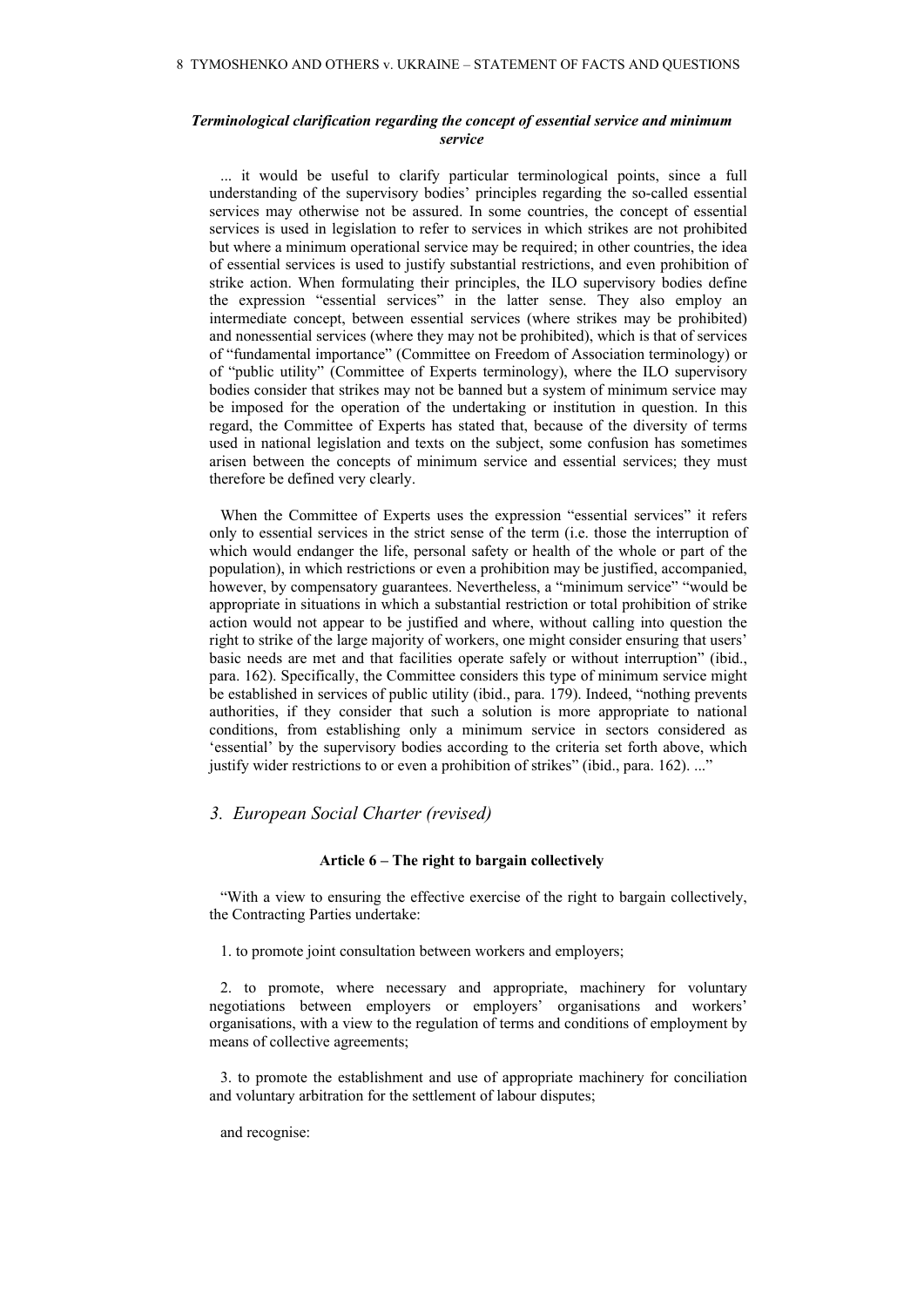4. the right of workers and employers to collective action in cases of conflicts of interest, including the right to strike, subject to obligations that might arise out of collective agreements previously entered into."

#### **Article 31 – Restrictions**

"The rights and principles set forth in Part I when effectively realised, and their effective exercise as provided for in Part II, shall not be subject to any restrictions or limitations not specified in those parts, except such as are prescribed by law and are necessary in a democratic society for the protection of the rights and freedoms of others or for the protection of public interest, national security, public health, or morals.

The restrictions permitted under this Charter to the rights and obligations set forth herein shall not be applied for any purpose other than that for which they have been prescribed."

#### **Appendix to the Social Charter.**

#### **"Article 6, paragraph 4**

It is understood that each Contracting Party may, insofar as it is concerned, regulate the exercise of the right to strike by law, provided that any further restriction that this might place on the right can be justified under the terms of Article 31."

*4. European Committee of Social Rights' Conclusions in respect of Ukraine, December 2010*

#### **Article 6 - Right to bargain collectively**

#### *Paragraph 4 - Collective action*

"The Committee\* takes note of the information contained in the report submitted by Ukraine.

Article 44 of the Constitution guarantees workers the right to strike to protect their economic and social interests.

In addition Section 27 of the Law on Trade Unions guarantees the right of trade unions to, inter alia, organise and stage strikes in order to protect workers labour and socioeconomic rights. The Law on the Procedure of settlement of collective disputes contains provisions on the right to strike, including the procedure to be followed prior to exercising the right to strike etc. ...

#### **Specific restrictions to the right to strike**

Under Article 6 § 4 the right to strike may be restricted provided that any restriction satisfies the conditions laid down in Article G which provides that restrictions on the rights guaranteed by the Charter that are prescribed by law, serve a legitimate purpose and are necessary in a democratic society for the protection of the rights and freedoms of others or for the protection of public interest, national security, public health or morals.

<sup>\*</sup> The function of the European Committee of Social Rights is to rule on the conformity of the situation in States with the European Social Charter.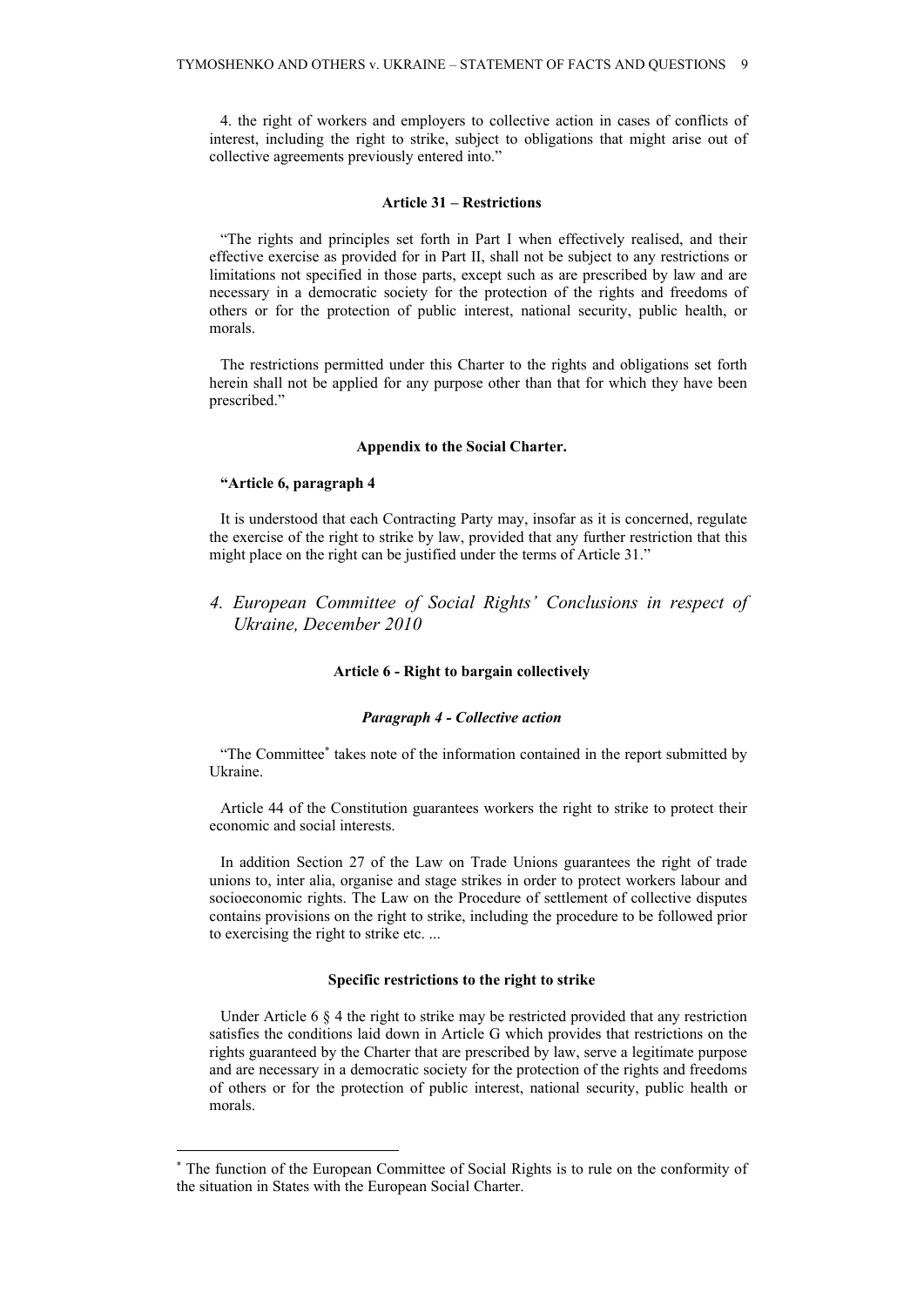#### **Restrictions related to essential service/sectors**

The Committee notes that there are restrictions on the right to strike for workers in the emergency and rescue services, workers at nuclear facilities, workers in underground undertakings as well as workers at electric power engineering enterprises. The Committee recalls that restricting strikes in sectors which are essential to the community is deemed to serve a legitimate purpose since strikes in these sectors could pose a threat to public interest, national security and/or public health. However, simply banning strikes even in essential sectors – particularly when they are extensively defined, is not deemed proportionate to the specific requirements of each sector, but providing for the conformity with Article 6 § 4.

Therefore the Committee asks for further information on the extent of the restrictions on the right to strike in these sectors, in particular as regards "underground undertakings".

In addition the Committee notes that according to the report strikes in the transport sector may be prohibited, *inter alia*, if the transportation of passengers is affected. The Committee seeks confirmation that this interpretation is correct, in this respect it refers above to its case law mentioned above. ..."

# *5. Report of the PACE Committee on Economic Affairs and Development no. 10546 of 11 May 2005 "The right to strike in essential services: economic implications" – for debate in the Standing Committee*

 $\ddot{\cdot}$ 

3. While there is consensus that the right to strike is an indispensable instrument for the exercise of workers' economic and social rights, there is an ongoing debate about the need to strike a balance between the protection of these rights and the need to guarantee essential public services in order to safeguard citizens and their well-being. ...

41. The concept of essential services is now unanimously recognised in Europe, but the term and others like it require some clarification. The Green Paper on services of general interest presented by the Commission of the European Communities in May 2003 gives a number of definitions. *Services of general interest* cover both market and non-market services which the public authorities class as being of general interest and which are subject to specific public-service obligations. The term *services of general economic interest* refers to services of an economic nature which EU countries or the Union have chosen to subject to specific public-service obligations by virtue of a general-interest criterion. The concept covers in particular certain services provided by the big network industries such as transport, postal services, energy and communications. The term *public service* sometimes refers to the fact that a service is provided to the general public or that a particular role has been assigned to it in the general interest. It may also refer to the ownership or status of the entity providing the service. The term *public-service obligations* generally refers to specific requirements that the public authorities impose on the service provider in order to ensure that certain public-interest objectives are met – for instance, in the areas of air, rail, road transport and energy. ...

44. Generally speaking in Europe, services considered essential are transport, public broadcasting, water, gas and electricity supply, prison administration, the justice system, national security services, medical care and emergency services. ...

80. The exercise of the right to strike in essential public services in the Council of Europe member states countries is not only a legal question. With the enlargement of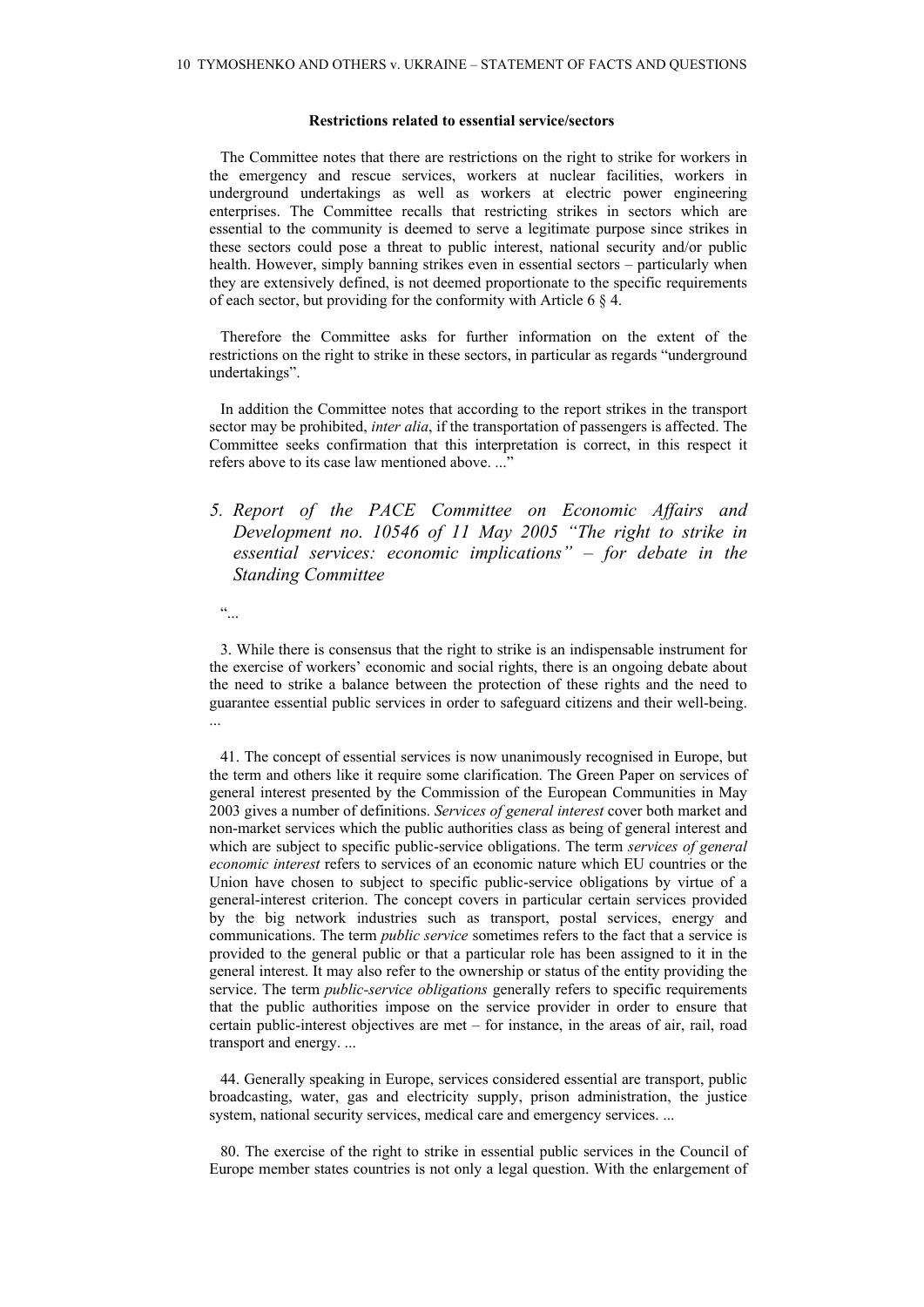the European Union and liberalisation of certain sectors, it is important to preserve what is a fundamental freedom, and at the same time guarantee real quality of life to every European citizen. Unions, employers and workers alike see strikes as a sign of failure. Only a few months ago (October 2004) a normally consensual country like the Netherlands was hit by a strike wave across the whole transport sector. It also involved for example firemen, over plans by the government to cut various social advantages in order to reduce the budget deficit. So the issue is highly topical and even urgent to consider from a European viewpoint. ..."

# *6. PACE Resolution 1442 (2005) "The right to strike in essential services: economic implications" adopted on 6 June 2005*

"1. As Europe undergoes rapid political, economic, social and cultural integration – within the European Union and in the wider Council of Europe area – the vulnerability of each country to disruptions in others is becoming increasingly pronounced. This holds also for strike actions in essential services, whether in public or private ownership, such as in the transport sector (especially air transport), or in public health, at a time of intensified international contacts and labour mobility. The wide differences in national legislation and practices between European countries are, against this background, increasingly at variance with the overall state of European integration and prejudicial to it.

2. Of further concern is the lack of balance in many countries between, on the one hand, the right to strike, including in essential services, as enshrined in various treaties from the Council of Europe's revised European Social Charter (ETS No. 163) to the European Union's Charter of Fundamental Rights, and, on the other hand, the fundamental right of citizens to pursue their lives unhindered, preserve their health and well-being, and the right of society to function and to maintain its overall ability to function as well as protect the health and welfare of its citizens. In certain European countries, this balance is seriously tilted against citizens and society.

3. The Parliamentary Assembly, against this background, calls on the governments of the member states of the Council of Europe:

- to carry out studies on the cost of strikes in essential public services to the national economy, companies and citizens, both directly in the form of lost output and indirectly such as through impaired social relations and harm done to a country's international reputation, and to collate and compare the results at the level of the Council of Europe;

*- to intensify research and the exchange of information on laws and regulations in force in diffeent Council of Europe member states as regards the right to strike in essential services or limitations thereto;*

*- to harmonise as far as possible national legislation governing strikes in essential services so that citizens throughout the Council of Europe area can be protected adequately and in a homogeneous manner;*

*- to make the fullest possible use toward this end of the provisions of the revised European Social Charter governing the right to strike and the protection of other social rights of citizens, including in the Charter's enforcement mechanism;*

*- to encourage similar efforts within the more limited membership of the European Union, via EU legislation capable of subsequently being applied, with the necessary adaptations, in the Council of Europe area as a whole."*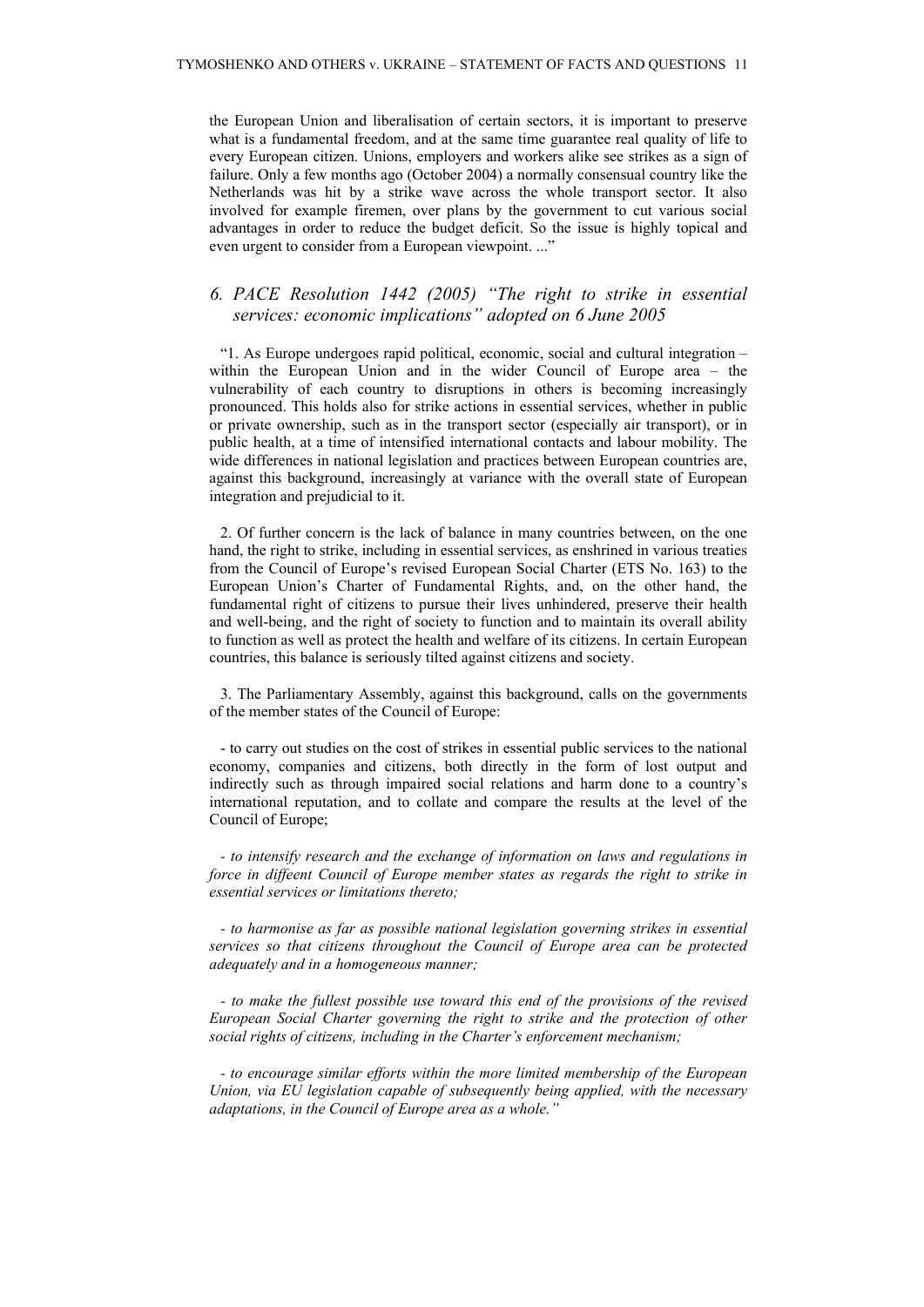*7. Additional Protocol to the American Convention on Human Rights in the Area of Economic, Social and Cultural Rights ("Protocol of San Salvador")*

#### **Article 8. Trade Union Rights**

"1. The States Parties shall ensure:

a. The right of workers to organize trade unions and to join the union of their choice for the purpose of protecting and promoting their interests. As an extension of that right, the States Parties shall permit trade unions to establish national federations or confederations, or to affiliate with those that already exist, as well as to form international trade union organizations and to affiliate with that of their choice. The States Parties shall also permit trade unions, federations and confederations to function freely;

b. The right to strike.

2. The exercise of the rights set forth above may be subject only to restrictions established by law, provided that such restrictions are characteristic of a democratic society and necessary for safeguarding public order or for protecting public health or morals or the rights and freedoms of others. Members of the armed forces and the police and of other essential public services shall be subject to limitations and restrictions established by law. ..."

# COMPLAINTS

The applicants complain that the prohibition for the "Aerosvit" aircraft cabin crew members to hold a strike has been in breach of their rights under Article 11 of the Convention.

# **QUESTIONS TO THE PARTIES**

1. Did the ban on the "AEROSVIT Airlines" employees' strike constitute an interference with the applicants' freedom of association, within the meaning of Article 11 § 1 of the Convention?

2. Was that interference prescribed by law? Did the applicable legislation comply with the "quality of law" requirement? In particular, was it formulated with sufficient precision and clarity (see *Maestri v. Italy* [GC], no. 39748/98, § 30, ECHR 2004-I)?

3. Was that interference necessary in a democratic society?

The parties are invited to submit to the Court copies of all the relevant documents, which are not yet in the case file, including but not limited to: decisions of the reconciliation commissions of 28 February, 10 and 30 March 2011; minutes and decisions of the conference of the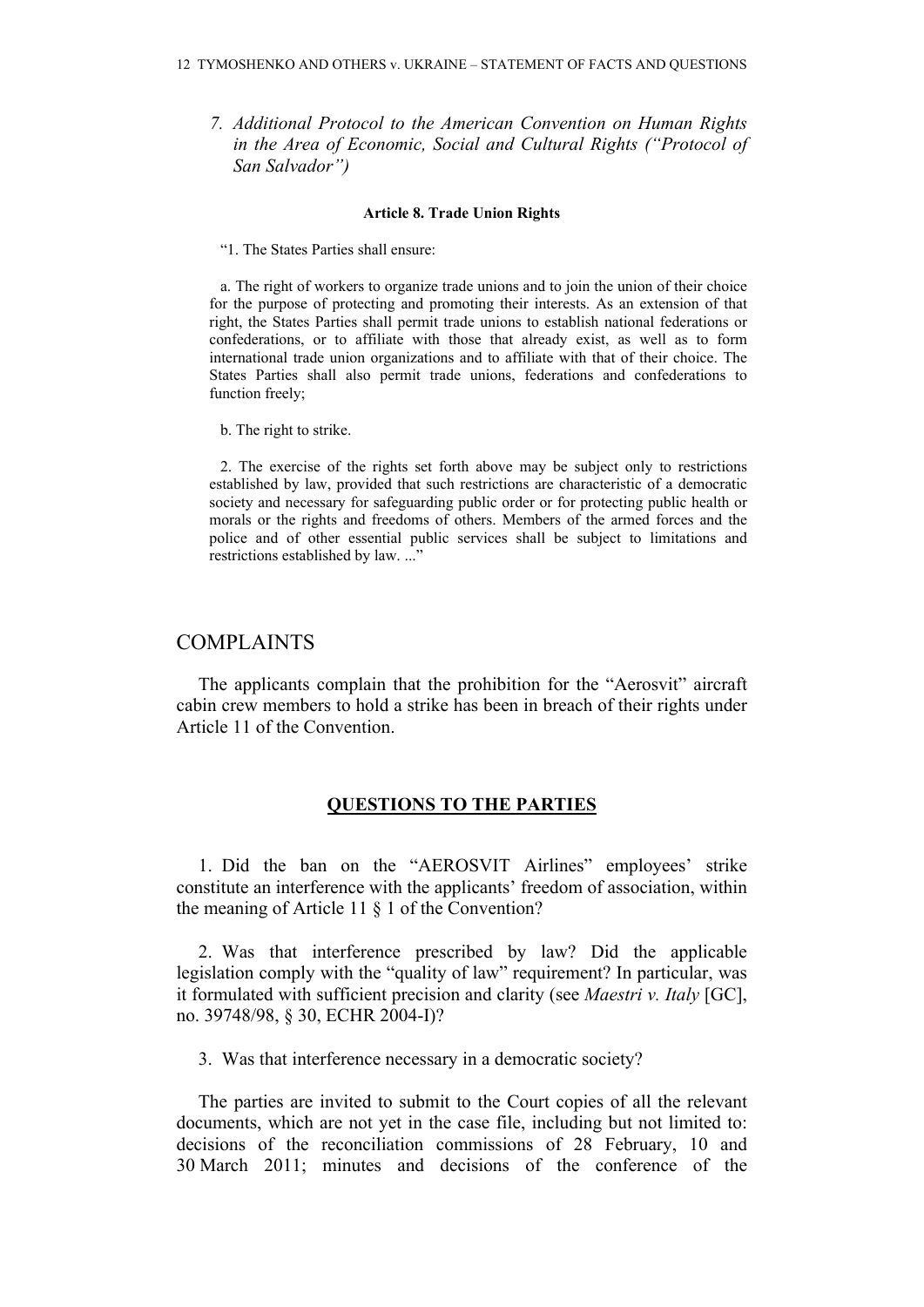"AEROSVIT Airlines" employees of 9 September 2011; claims, appeals and cassation appeals lodged within the domestic judicial proceedings.